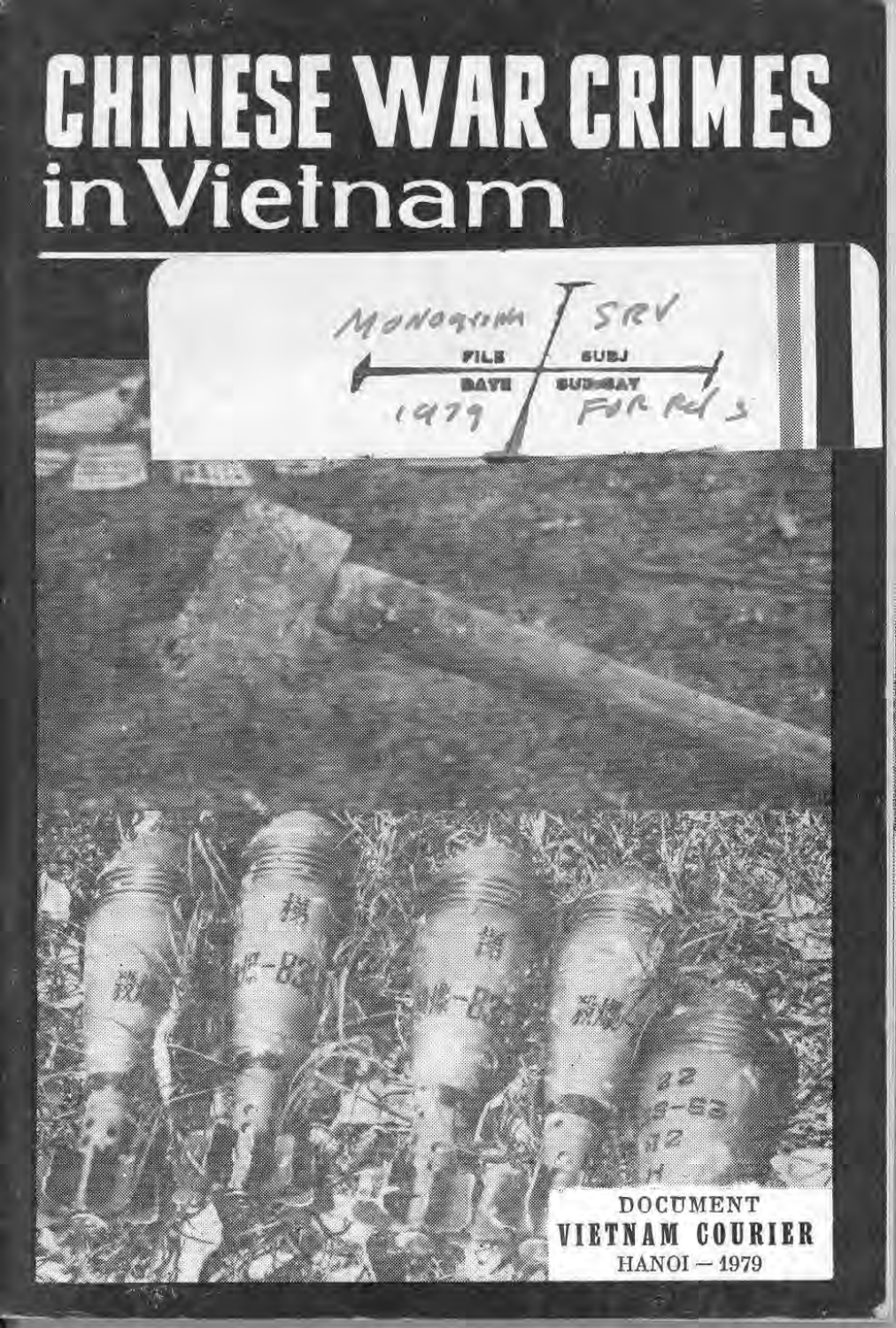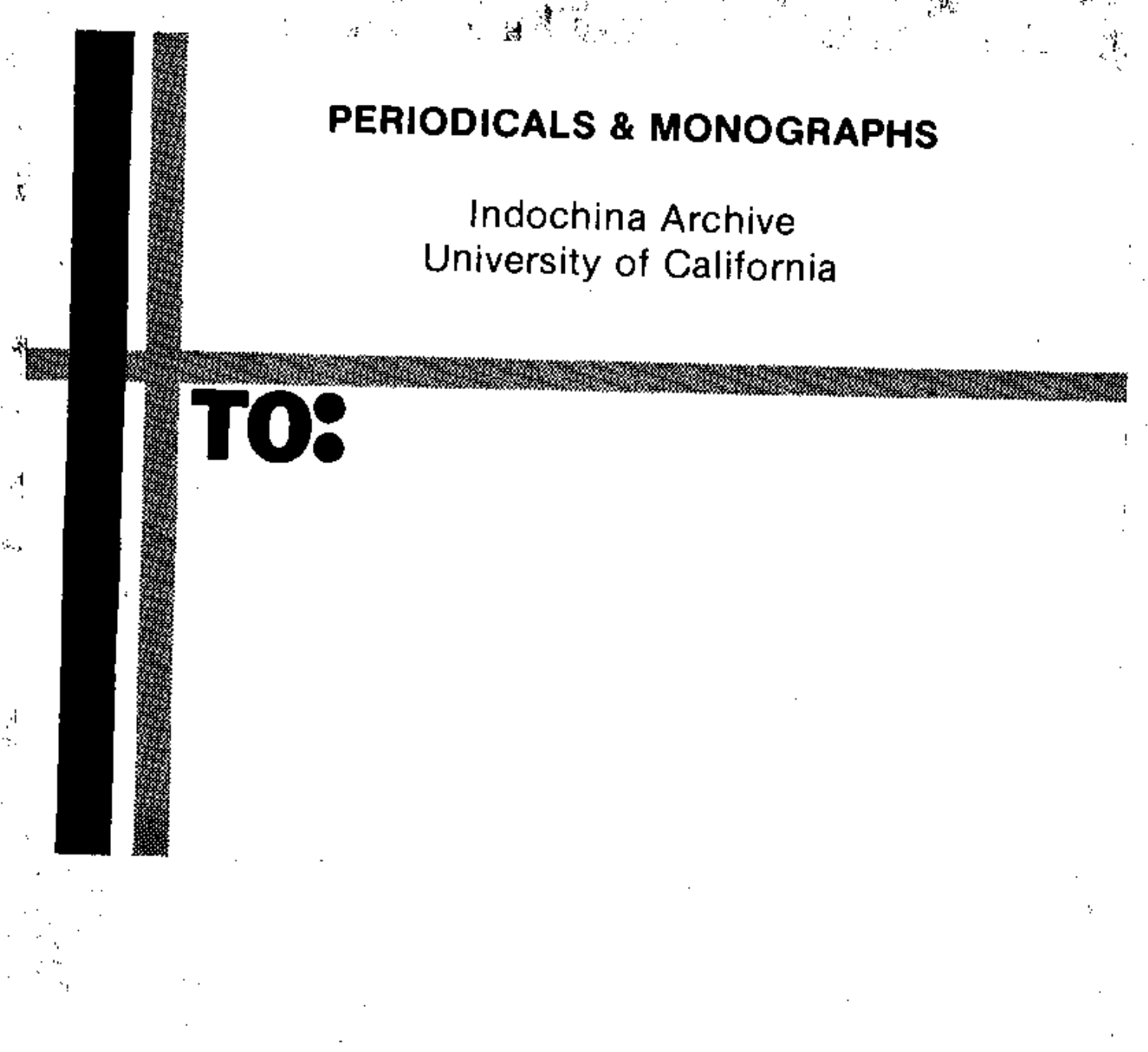# **CHINESE WAR CRIMES IN VIETNAM**

DOCUMENT VIETNAM COURIER *Hanoi-1979* 

**Contractor**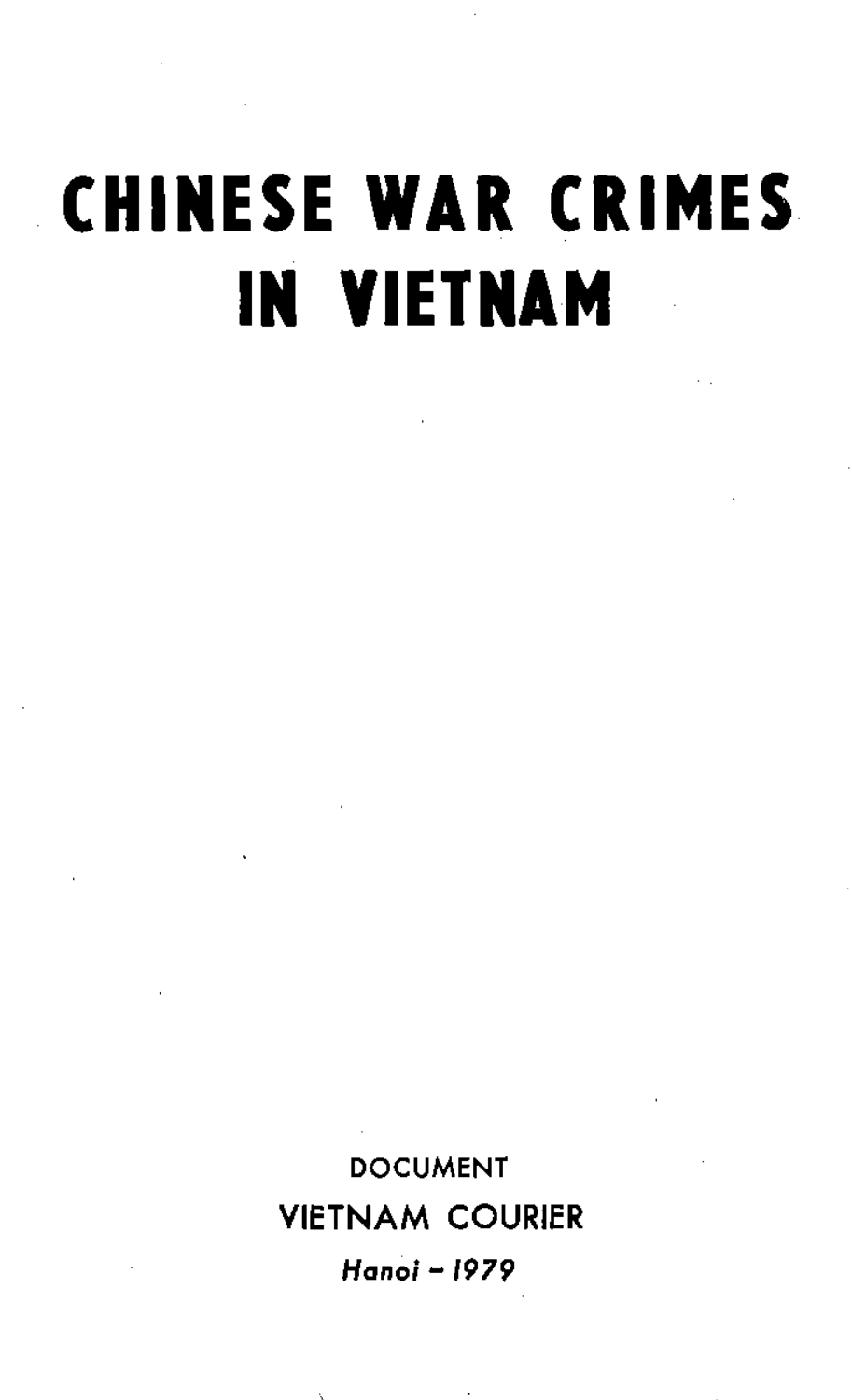#### **CONTENTS**

A Month of Exploits of the Great Army of Crime

Vietnam Courier Editorial Board 5 Tong Chup: A Chinese Lesson on Atrocity VU CAN 14

The Levelling of Dong Dang

NGUYEN VINH LONG 21

Cam Duong - The Mine and the Town NGUYEN YEM 23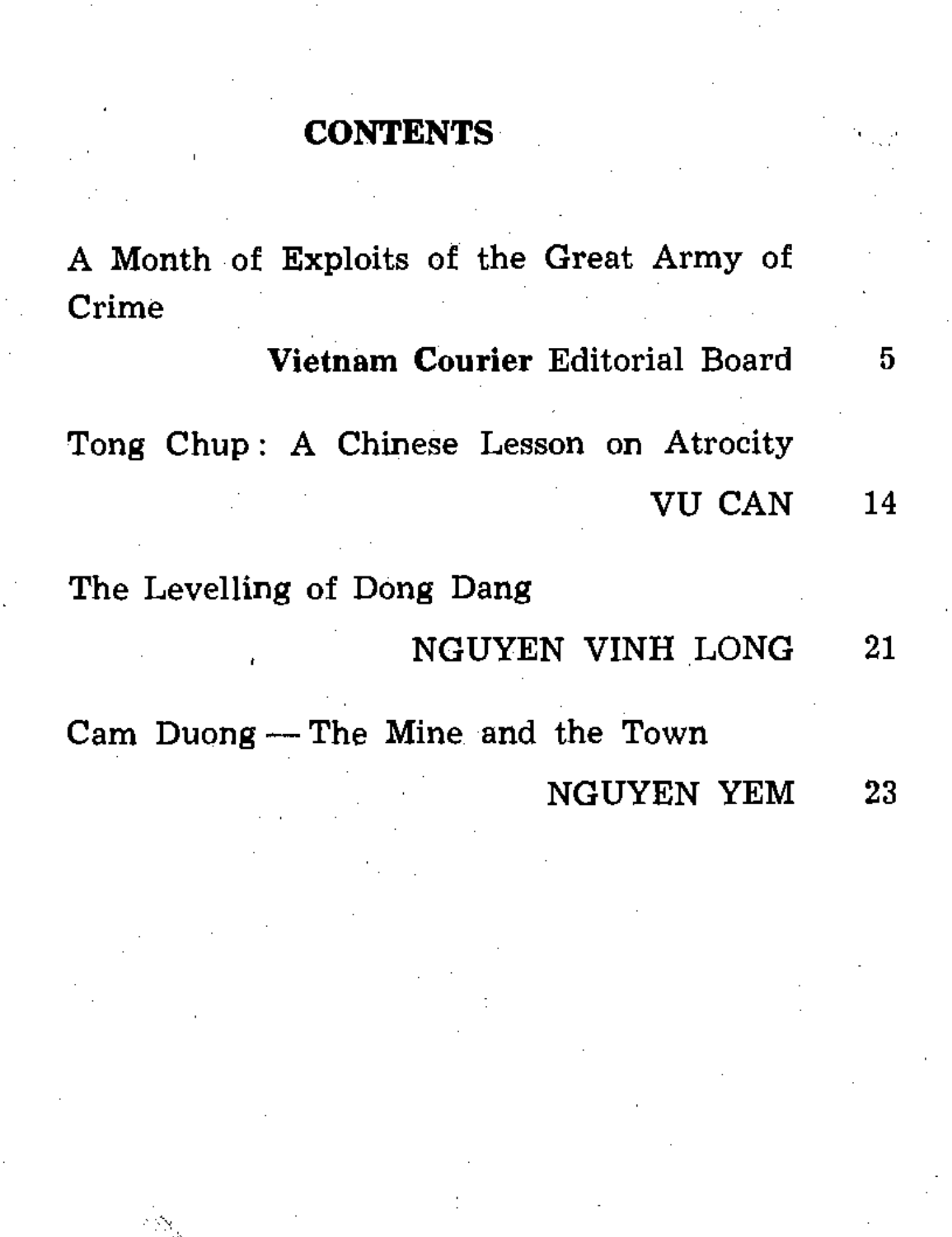# **A MONTH OF EXPLOITS OF THE GREAT ARMY OF CRIME**

During the US war of destruction against North Vietnam from 1965 to 1972, Peking proclaimed itself many times as a "reliable rear area" for Vietnam. Yet, more than once, it also repeated the ambiguous statement: "Leave us alone and we'll leave you alone. If you attack us, we'll attack you."

To an untrained ear, the repeated, formularized words uttered by the Chinese leaders and propaganda may sound bombastic and devoid of any real meaning. But properly decoded, as Washington took pains to do, they are only too clear. When the US Air Foroes escalated the war from the 17 parallel to the northern mountain areas they savagely bombarded the remotest areas, including Dien Bien Phu. Yet, short of the Chinese border, they left a sufficient margin to assure the Chinese leaders.

Then, on 17 February 1979, Peking threw off its mask, and turned loose its troops along the whole 1,460 km of the border with Vietnam. It said it was conducting defensive counter-attacks with border forces. But the fact was that the attacks involved as many as eleven army corps and many unattached divisions, totalling 600,000 troops, together with

 $\mathbf{B}$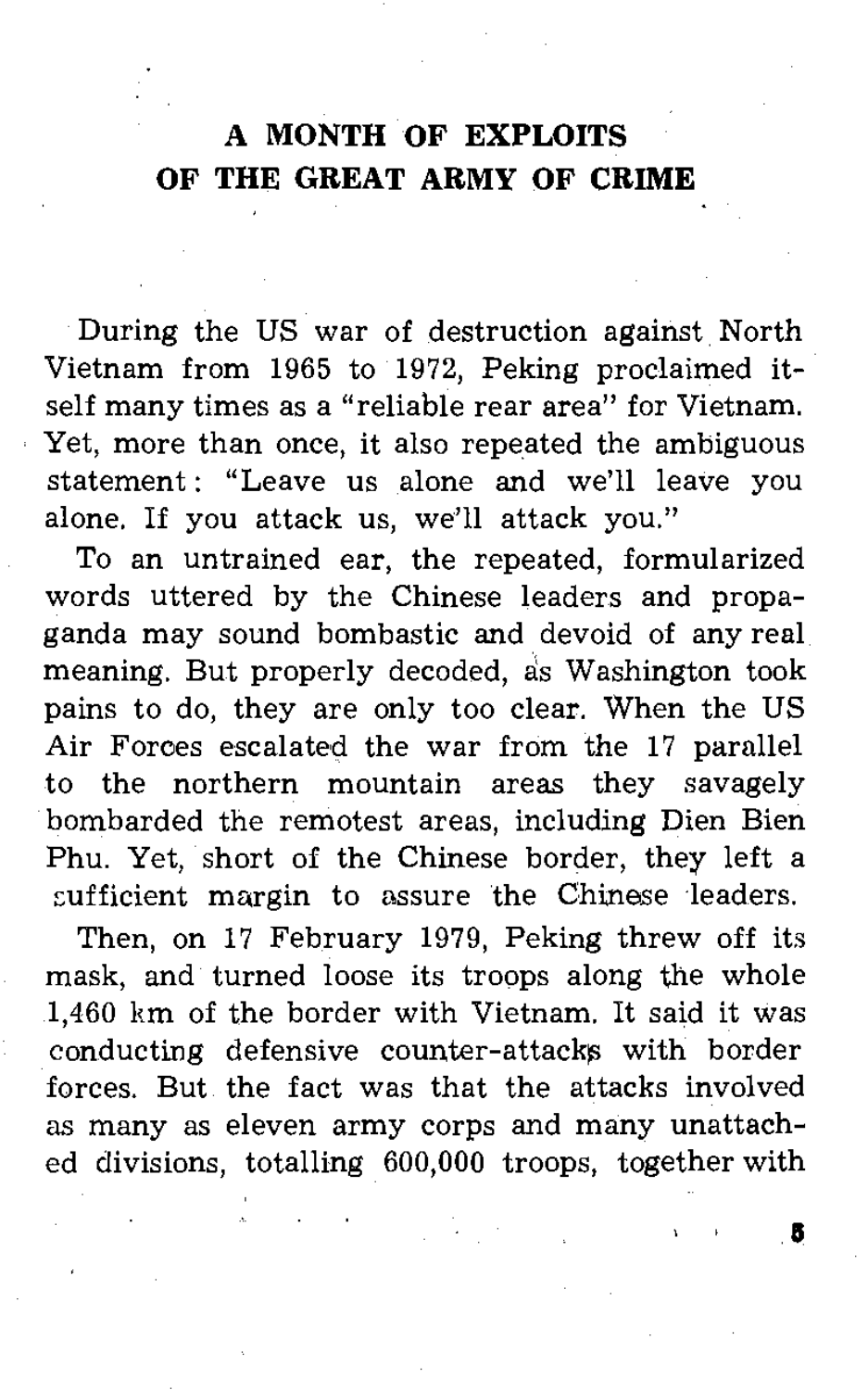hundreds of tanks and armoured personnel carriers, and thousands of pieces of artillery. This army;' huge in number and equipment, was however checked in its advance to the Red River delta. It laid waste to an area of 10,000 square kilometres over the six border provinces of Quang Ninh, Lang Son, Cao Bang, Ha Tuyen, Hoang Lien Son and Lui  $Chau$  — the very area spared by the US Air Forces in return for Peking's tacit complicity. In the month from 17 February to 16 March, the Chinese "People's Liberation Army" completed the large-scale destruction that the US imperialists left unfinished seven years ago.

> • • •

A soldier of the Chinese Army Corps 41, captured in Cao Bang on 23 February 1979, confessed: "We saw two Vietnamese children. They were cutting across a field towards the forest. One of them was about eight years old and the other about four. One of my mates pointed his gun at the kids, but' was stopped by the unit's political commissar. 'Comrade Li Chun,' the commissar said, 'Do you hate the little Vietnamese hegemonists?' 'Yes, I do,' my mate answered. The commissar made a gesture, and Li Chun ran after the kids. He stood them face to face and then bayonetted them to death."

What was characteristic of the Chinese troops was their utter cruelty. Their barbarity was on a medieval scale and the means they used were modern.

Õ.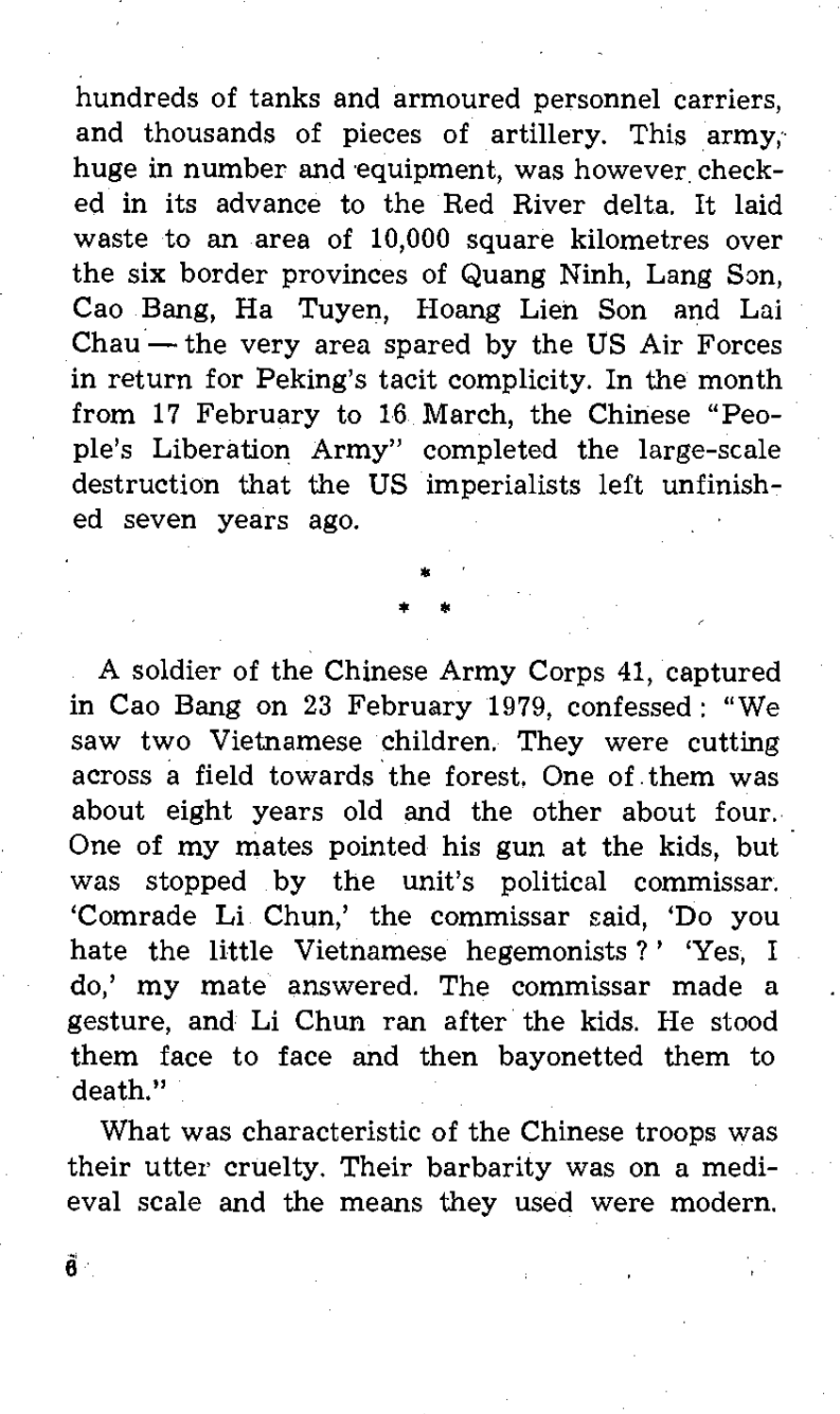Their instruments of destruction were of a wide variety  $-130$  mm, 122 mm and 75 mm cannons. mortars of all calibres, twelve-barrel H.12 rocket launchers, conventional infantry weapons, flamethrowers, grenades, mines, TNT charges, bayonets, daggers, knives, etc. Everywhere they attacked with utter brutality, levelling large areas, gunning down whole groups of refugees, grenading shelters, dymmiting caves containing hundreds of people. And, to remove all evidence, they took care to destroy their victims' bodies with TNT or napalm.

There were innumerable examples of Chinese barbarity, many were witnessed in the very first days of hostilities.

At dawn on 17 February, a bus was leaving Lang Son for Cao Loc. At Dong Dang, it was hit by a cannon shell. As the forty passengers were stumbl ing out, they were gunned down by the invading Chinese troops. An ambulance met the same fate at the same place at around 10 a.m. The car, number p:ate 12A-04-25, belong!ng to Lang Son provincial hospital, rushed to the aid of the wounded, but all three occupants  $-$  the driver, a woman doctor called Nguyen Thu 'Thuy, and a nurse called Nguyen Thi Sam - were shot dead by Chinese troops. In the provincial town of Lao Cai, close to the Chinese province of Yunnan, the aggressors levelled the hospital and killed all those staff and patients who were unable to escape.

Many Chinese units, guided by traitorous Vietnamese of Chinese origin, were disguised as Vietnamese soldiers, border guards, lumberjacks or mili-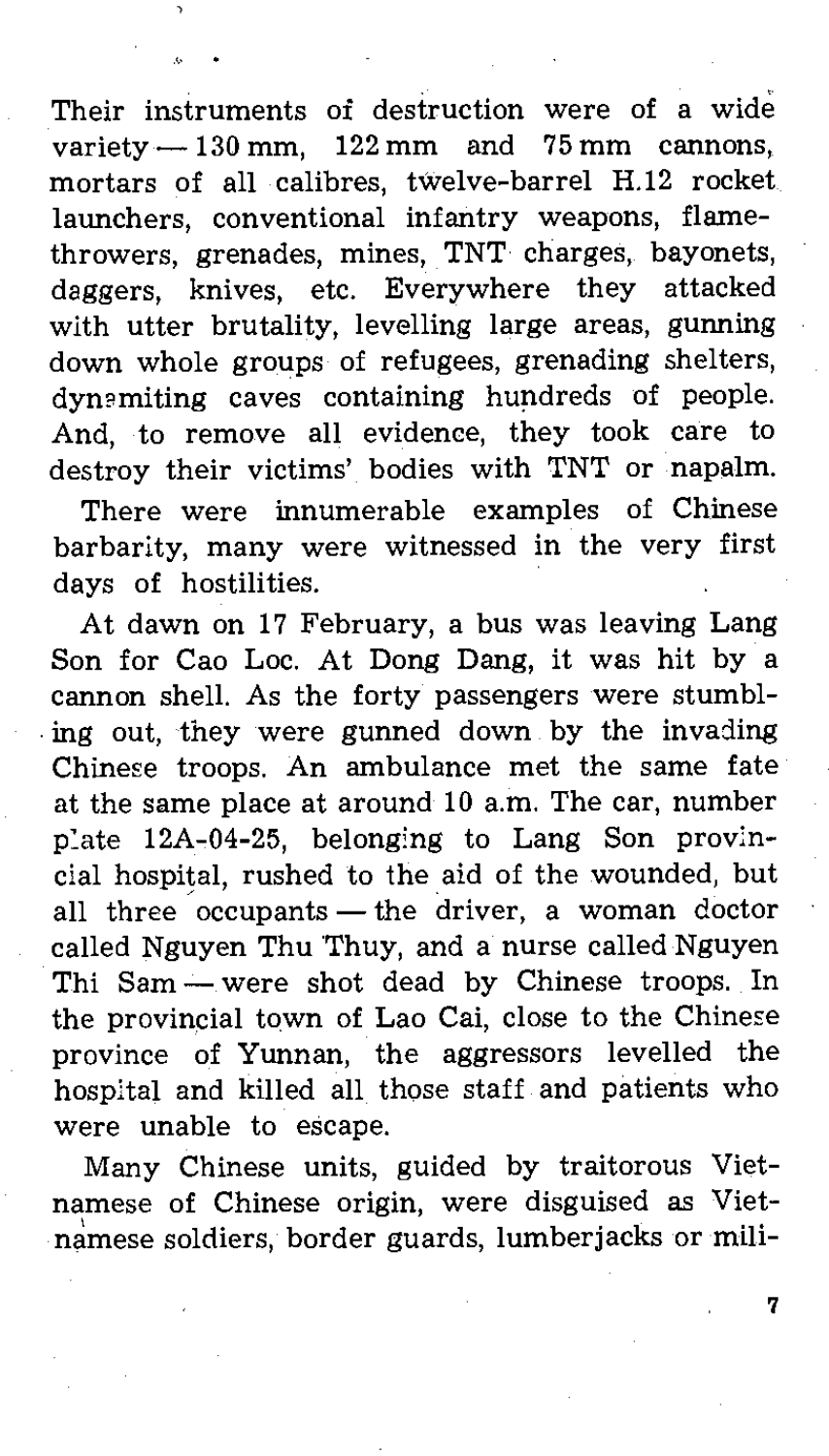tia. They cut across the jungle and made surprise attacks on many State farms and villages, killing with utter indifference. At many lumber sites in Quang Ninh, Lang Son, Cao Bang and Hoang Lien Son provinces, male workers were killed straight away, while the women were raped before being killed or taken to China. Many families were almost completely wiped out. The aggressors killed six of the seven members of the family of Mr Nong Viet Quan - a Nung national from Bao Lam commune, Van Lang district, Lang Son. His mother was killed by a shrapnel, his father shot dead when Chinese troops entered the commune, and his wife and three children were massacred in a nearby mountain cave, by machine-gun fire and grenades. In Thanh Loa commune, Cao Loc district, the aggressors pushed their victims - mostly women, children and old  $people$  - into ponds and then shot them down.

Mass killings were committed in many other places. Refugees in a ravine near the Cao Lau lumber site, Cao Loc district, were burnt to death with flame-throwers. It is impossible to establish how many they were. Only twenty people' survived a massacre in a field near Na Rua, a short distance from Cao Bang town. They had been in a group of 283 refugees from the Pac Bo area where President Ho Chi Minh set up the revolutionary headquarters in 1941. Forty-three bodies of women and children were discovered at Tong Chup hamlet, Hung Dao commune, Hoa An district, Cao Bang. The victims had their heads smashed in or their bellies slit open. And so on.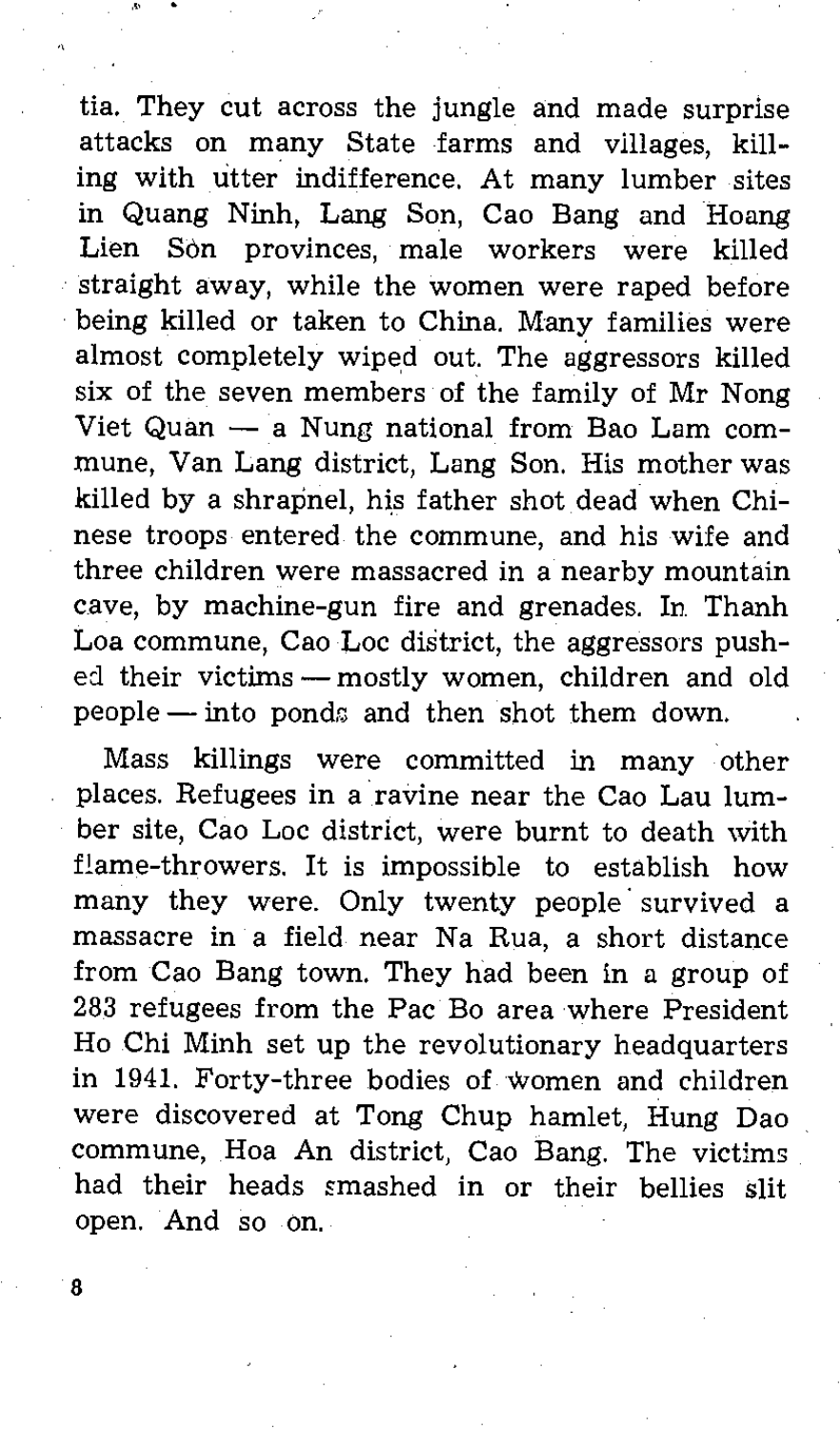If we take a look at some of these cases, the mentality of their perpetrators becomes evident. In Lai Chau, the murderers amashed the heads of children against rocks or trees. A child in Phuc Hoa district, Cao Bang, was dismembered and left to bleed to death. Traps were made by placing mines and grenades under corpses. Wells and foodstuffs were poisoned.

The crimes against the Vietnamese people perpetrated by the Chinese "People's Liberation Army" are comparable only to similar "exploits" by the "Khmer Rouge" army which has just been crushed under the wheel of history. It is easy to discover the ideological similarity of these two self-styled revolutionary armies.

> • • •

The CPLA, before becoming an army of repression and an instrument of the Chinese expansionists, had a glorious historical achievement. Its policy of "living off the land" was decisive for the Chinese revolutionary war. But when they use it in Vietnam today, the policy is reduced to the "war to feed war" policy once practised by the Japanese fascists in China.

Liu Fei, 23, was a tank driver of Division 80. He was taken prisoner near Cao Bang town on 20 February. He said that he had been issued food rations for only four days. Afterwards he would have to fend for himself. Captured militia also said they had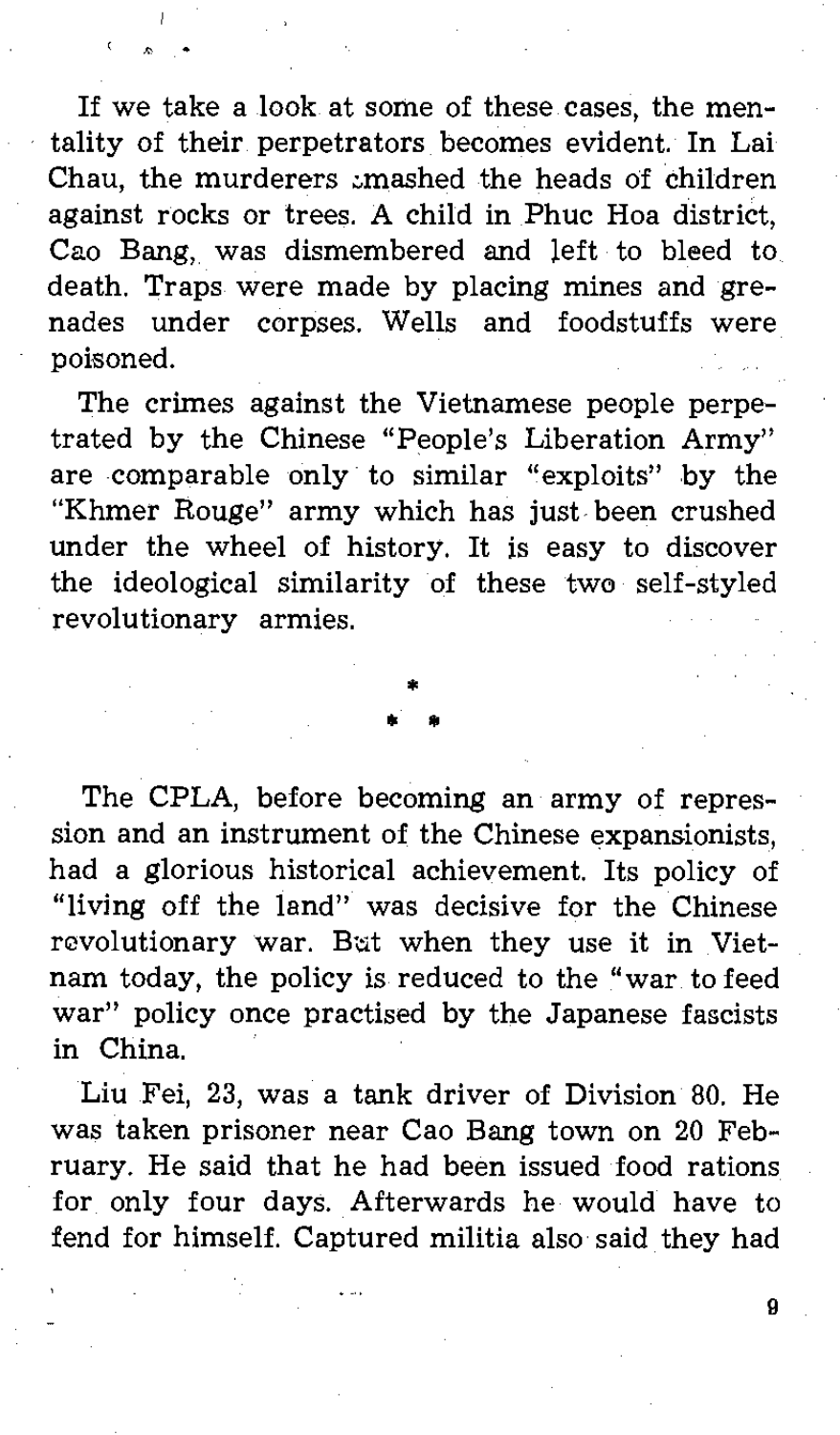been given each 750 grams of emergency rations, with instructions to steal from the population to feed themselves,

Chinese troops behaved like bandits, looting whatever they could - State store houses, cooperative and individual property, They brought with them a legion of civilian porters leading long trains of pack horses and mules for plunder, The troops seized food, clothes, blankets, mosquito nets, household ustensils and personal belongings, Lorries carried away rice, cattle, pigs, chickens, textiles, paper, bicycles, hospital equipment, industrial machinery, even . rails and railway sleepers, The aggressors claimed they were only taking back what China had given. What they could not take away, they rendered useless. They slashed upholstery and broke crockery and cooking utensils with their bayonets.

In one month, the Chinese aggressors obliterated four provincial towns - Lang Son, Cao Bang, Lao Cai and Cam Duong - and thirty townships, among them Dong Dang, the town of the railway junction linking Hanoi to Peking, Ulan Bator, Moscow and Berlin. Everywhere the enemy vacated appeared to have been devastated by an earthquake. TNT charges were used to blast bridges, public offices, stores, hospitals, schools, crèches and kindergartens, cinemas, theatres, libraries, stadiums and residential areas. Eighty-one industrial enterprises, most of them built with foreign aid, were destroyed. These include the Cam Duong apatite mine in Hoang Lien Son province, which produced hundreds of tons of chemical fertilizer a year. Also with meticulously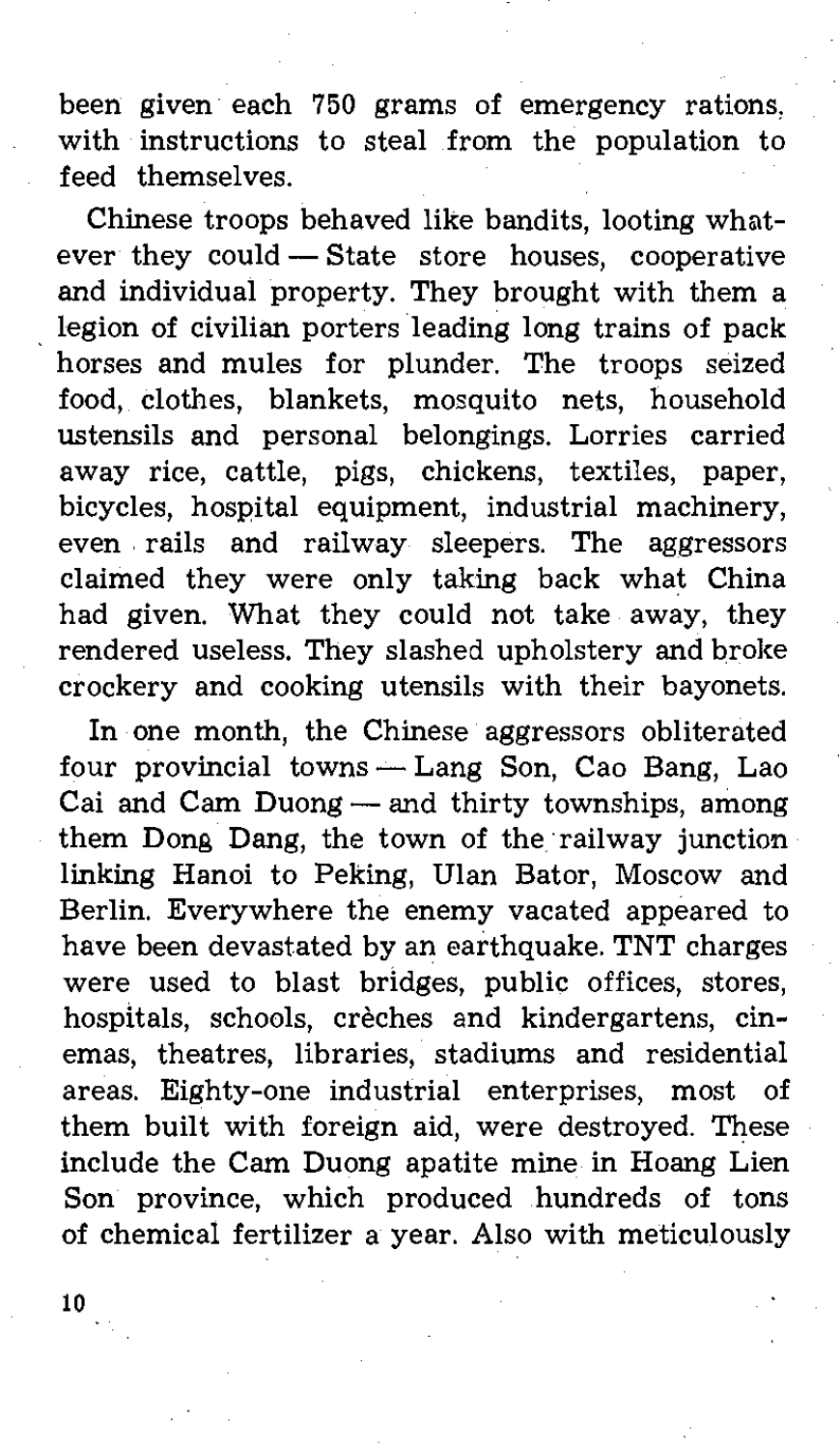weighed TNT charges, the aggressors felled every single electricity pole. Just one look at those mangled poles and tangled cables amidst the ruins will show that speedy restoration in the years ahead is impossible, especially in view of Vietnam's present economic condition.

,

Destruction to the countryside was equally extensive. The aggressors deliberately set fire to 320 communes, that is tens of thousands bf houses. They did not spare seeds and farm implements. Many newly-built irrigation and small hydro-electric proiects were destroyed. About 80,000 hectares of crops were devastated, and moreover, thirty thousand head of cattle as well as numbers of smaller domestic animals and poultry were either killed or herded to China. Hundreds of hectares of valuable industrial crops such as anise and cinnamon were ruined, and some twenty thousand hectares of forest were burned in Hoang Lien Son province alone. Many State farms and forest centres were. laid waste, and their equipment dismantled and taken away.

The Chinese army also practised vandalism against pagodas, churches and historical monuments. The most serious of these was at Pac Bo where, upon his return from abroad on 8 February 1941, President Ho Chi Minh set up the headquarters of the revolution and where the Central Committee of the then Indochinese Communist Party held its eighth plenum to decide on the conduct of the insurrection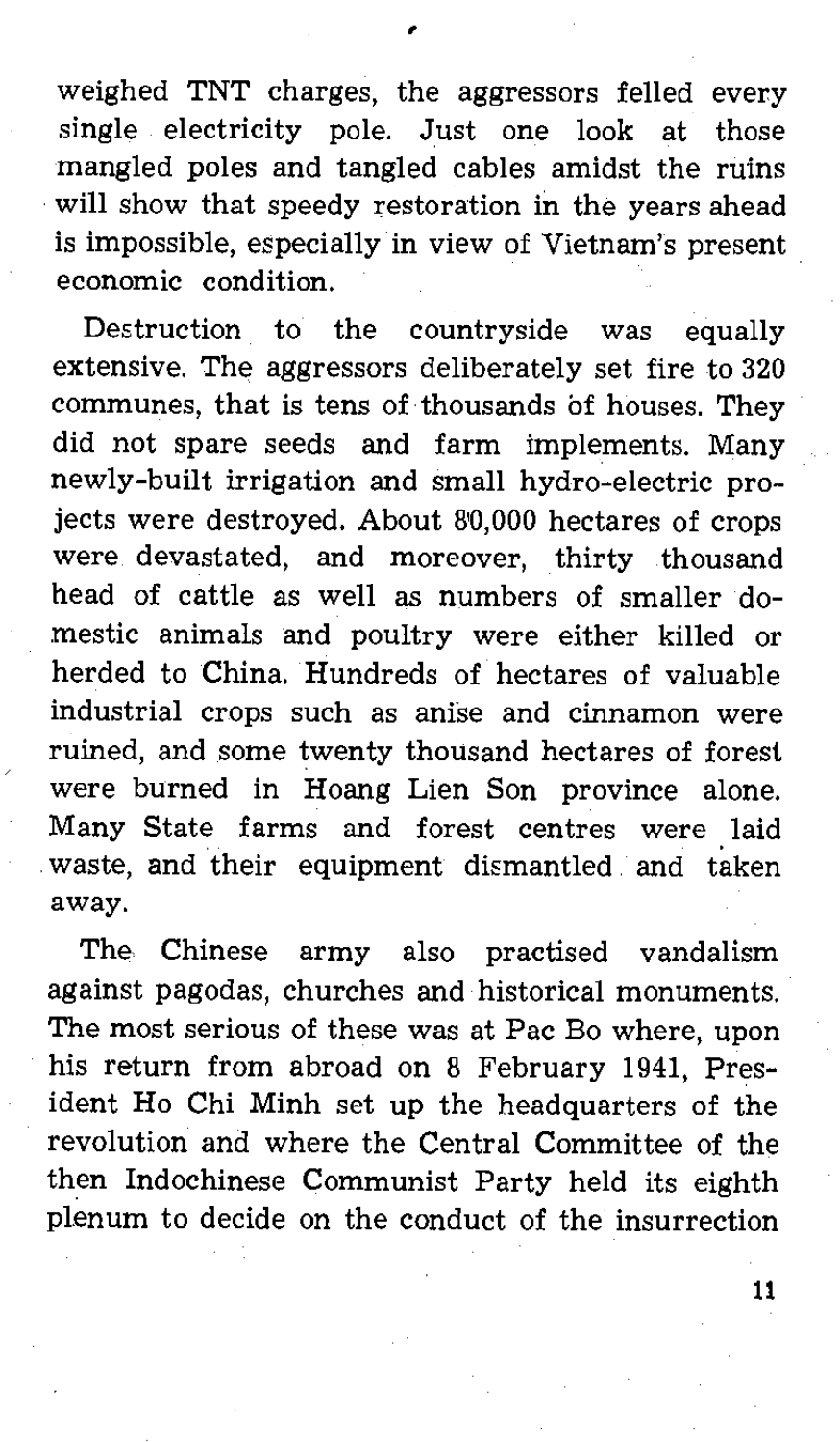which led to the victory of the August 1945 Revolution. The Coc Bo grotto, which had sheltered the President, was dynamited and its entrance collapsed. The museum dedicated to the late President and the nearby guesthouse were thoroughly ransacked.

> • • •

The crimes committed against the Vietnamese people by the army of the Chinese expansionists were clearly aimed at complete extermination and destruction, and the resulting losses of lives and property will seriously affect all aspects of life for a long time to come. Material losses are put at several billion dollars by some observers. It is still too early for complete statistics but it is already clear that the three and a half million Vietnamese in the six provinces bordering China have had an unprecedented experience. One and a half million are now homeless, without any means of subsistence. They have been deprived of their earnings of the first years under socialism. One wonder if the self-styled revolutionaries in Peking were trying to carry out the threat of US General Curtis LeMay many years ago: to bomb North Vietnam back to the Stone Age.

Even in the old days, the Vietnamese people could see through the policy of Chinese expansionism pursued by Chinese emperors. The young revolutionary administration also. had first-hand knowledge of the Chiang Kai-shek's voracious hordes.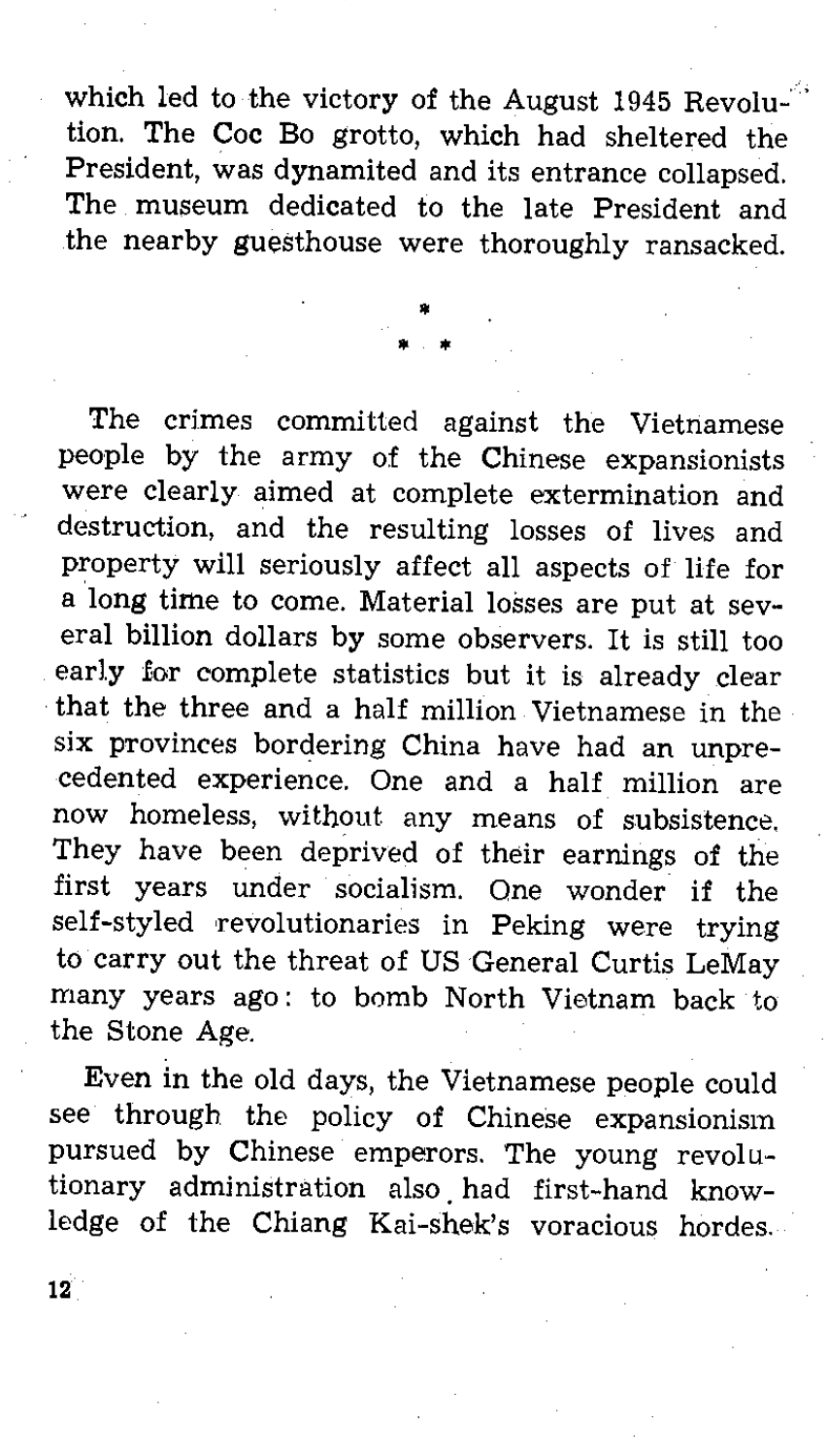But none of this compares with the present-day Peking expansionists' lunacy and brutality.

A new pestilence, that of Peking's hegemonism, has made its appearance and threatened the whole world and first of all the Chinese people. So, the warning of the dangers of Nazism which the Czech humanist Julius Fucik gave the world half a century ago is appropriate again:

"Mankind, be vigilant !"

 $\frac{1}{2}$ 

 $\frac{1}{2}$ 

•

**Hanoi,** *April 1979*  **Vtetnam Courier Editorial Board.**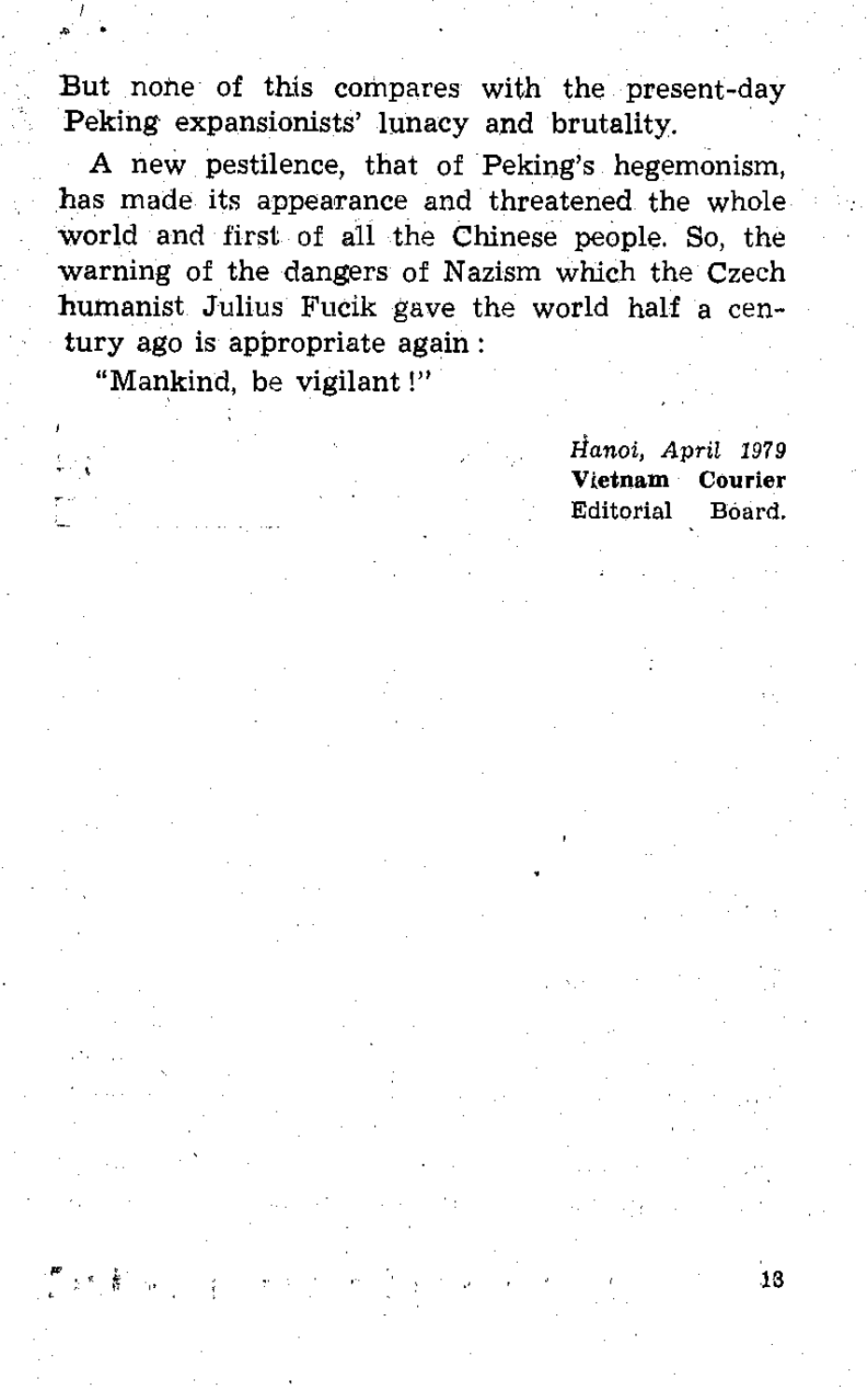# **TONG CHUP: A CHINESE LESSON ON ATROCITY**

#### by VU CAN

Tong Chup is a hamlet in Hung Dao commune, Hoa **An** district, Cao Bang province. It is on the Bang River, less than ten kilometres southeast of the provincial town of Cao Bang.

Legend has it that nine young men in the region once competed for the hand of the princess and the royal throne. One volunteered to go out at night to gather rice seedlings from across the mountains and plant all the fields in the hamlet. At daybreak when a drum roll ended the competition, the boy had covered all the fields with seedlings except a patch the size of a conical hat. He lost, and the hamlet was named Tong Chup, which means "field of the hat", in his memory.

The district of Hoa **An** has been known as a prosperous area and as a cultural centre for the eight hundred thousand Tay nationals who form Vietnam's second biggest minority ethnic group after the Hoa. The Tay language spoken in H0a An and that of Trang Dinh district in the neighbouring province of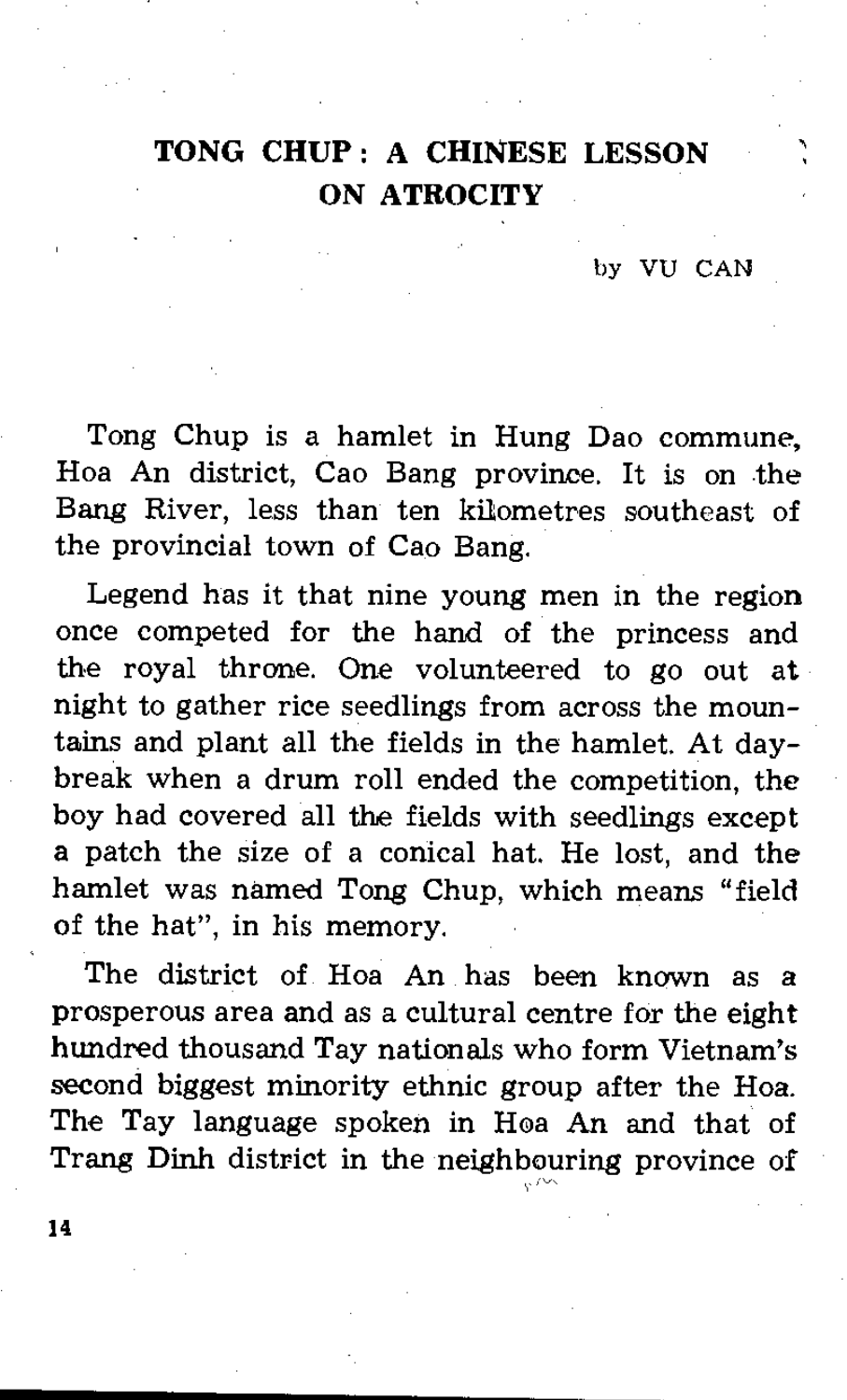Lang Son Was chosen for the standard Tay-Nung script, which was made official in 1960. The story of Tong Chup is recorded in the folk literature of both the Tay and Nung, two peoples of the same origin and culture and speaking .the same language.

Now the Chinese have brought the legendary name of Tong Chup back into currency. The shocking massacre perpetrated there recalls Oradour, Lidice, Son My, or the mass murders by the Pol Pot - leng Sary clique in Kampuchea. Its authors were the officers and men of an artillery umt, of the Chinese Army Corps 42. It was committed in the afternoon of 9· March 1979, one day before the aggressors' withdrawal from the area.

Mr. Luong lch Son, an assistant doctor at the provincial branch of the Federation of Trade Unions, Was the first to know of the mass slaughter. Returning . home after the enemy had departed, he saw that the well near his house was covered by a hamboo panel, which was rather unusual. When he took off the cover he was assailed by a horrible stench. He looked down, saw human bodies in the water, and in terror alerted other returning villagers. Together they discovered two other caches of corpses within a distance of one hundred metres.

An investigation team from the province was immediately sent in, headed by Dr Lam Tin, the chief medical examiner. Fifteen corpses were lifted from the well, nine others discovered in Na Luong brook, and nineteen in the area of Con Cat. All were women and children. Most had head wounds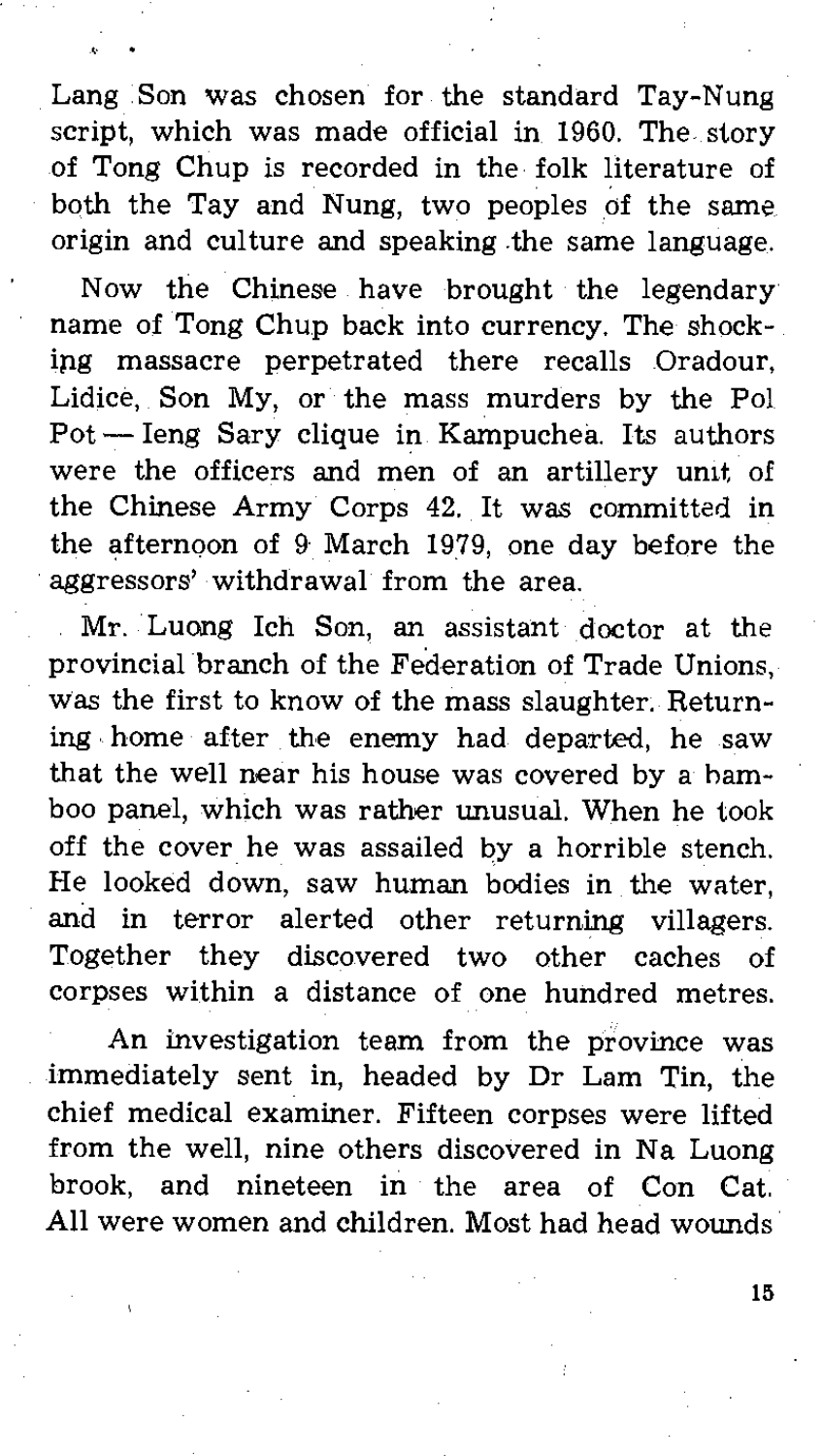caused by pickaxes and the rest had been disembowelled. Not one showed the marks of any bullets.

I arrived on the soene three weeks later, together with a group from the Commission for Investigation of War Crimes of the Chinese Aggressors. Our guide was Dr Lam Tin, who had examined all forty-three victims.

We went past two large but roofless brick houses whose walls were charred and bullet-ridden, crossed a rice field, and came to another house, or rather the remains of a house  $-$  a single smoke-blackened wall. Nearby was the well itself, two metres in diameter and the same in depth, fed by a stream a short distance away. It had been disinfected, but was till giving off a nauseous smell. By its side lay a bamboo stick more than two metres long and thick as someone's arm, one end smeared with dried blood with a few human hairs sticking to it. We were also shown a blunt pickaxe of the type the villagers used to chop wood, also covered with dried blood.

"This must be the butchers' main weapon," Dr Lam Tin said. "Thirty-seven of the victims died from jagged head wounds, the rest bore knife wounds or gashes in the abdomen. There were twenty-four women, all of child-bearing age, and nineteen children, the oldest aged twelve and the youngest only eight months. Eight of the women still had babies clinging to their backs, and one was clutching her baby to her breast. We also found seven women three to seven months pregnant. To Thi Yen, 36, had four knife wounds in her stomach. Her breasts were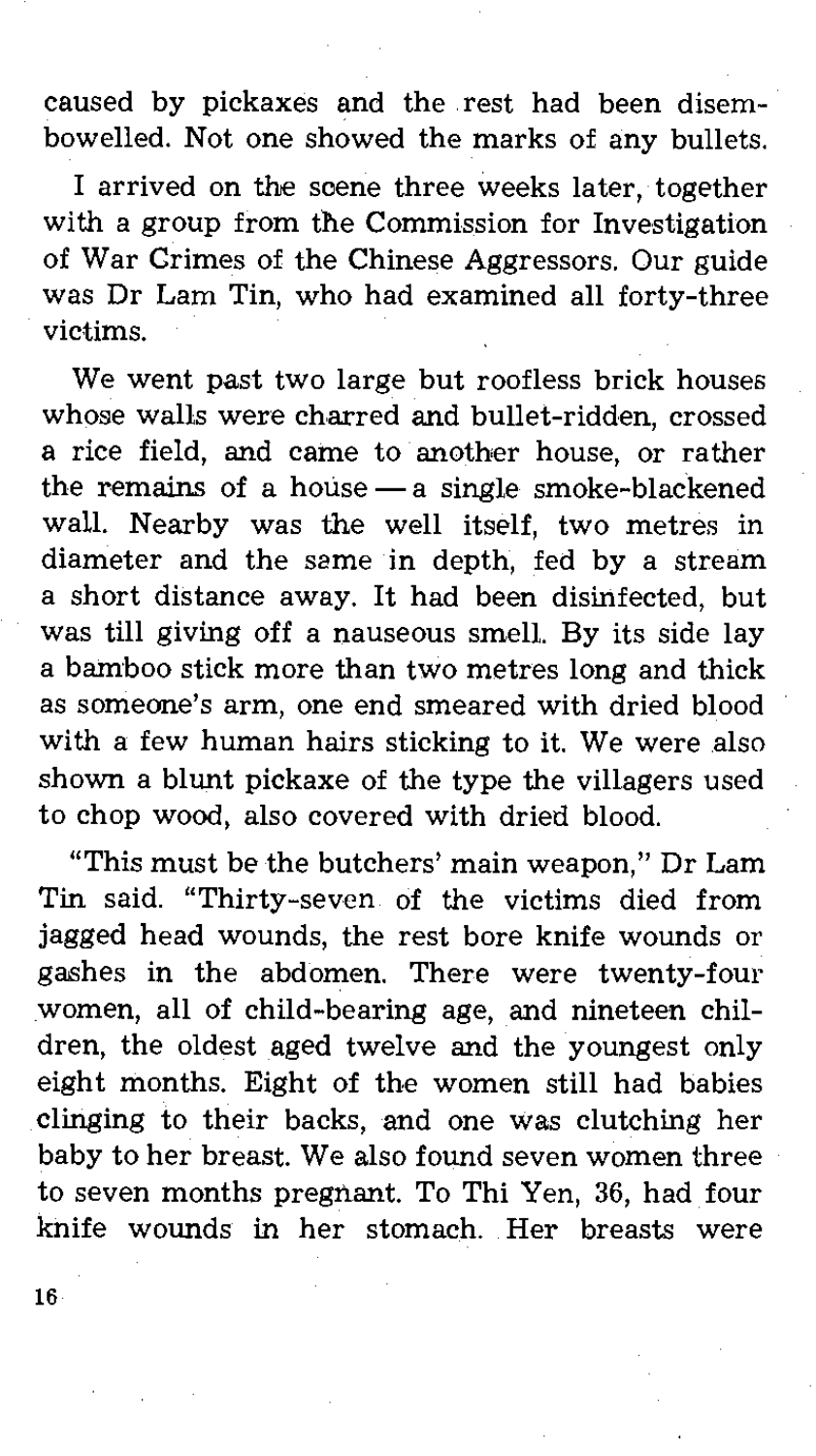slashed off, her genitals cut about, and her right leg splintered. Nguyen Thi Hai, 32, was killed together with her four children, Nong Vinh Kao, 10, Nong Vinh Kien, 7, Nong Thi Bien, 6, and Nong Thi Thuyen, 3. The mother's head was smashed. The children were disembowelled, two by the stomach, two by the side. Most of the victims were blindfolded. Some were tied up. The same methods of killing were used at all the three places."

We wanted to know how the victims had been identified.

"The corpses were bloated, and some were beginn:ng to rot. Some were recognized by. their identity cards, others by their clothes. Most of the adults had worked at the Duc Chinh pig-breeding station in the nearby village of the same name. They were running for cover in the mountains when they were captured and imprisoned inside the Hung Dao agricultural cooperative's crèche for over a week before being killed. Six of them  $-$  three women and  $three$  children  $-$  are unidentifiable. We have taken the pictures of all the victims and had them buried in a separate graveyard.

We followed Dr Tin up a hill to where the victims were buried. The graves were crudely marked by wooden boards with names painted in black, and. they were covered with sleeping mats. On each child's grave a bamboo branch was planted at one end, on which was placed a child's bonnet. I was reminded of the massacre conducted by Pol Pot's troops in Tan Lap near the border with Kampuchea,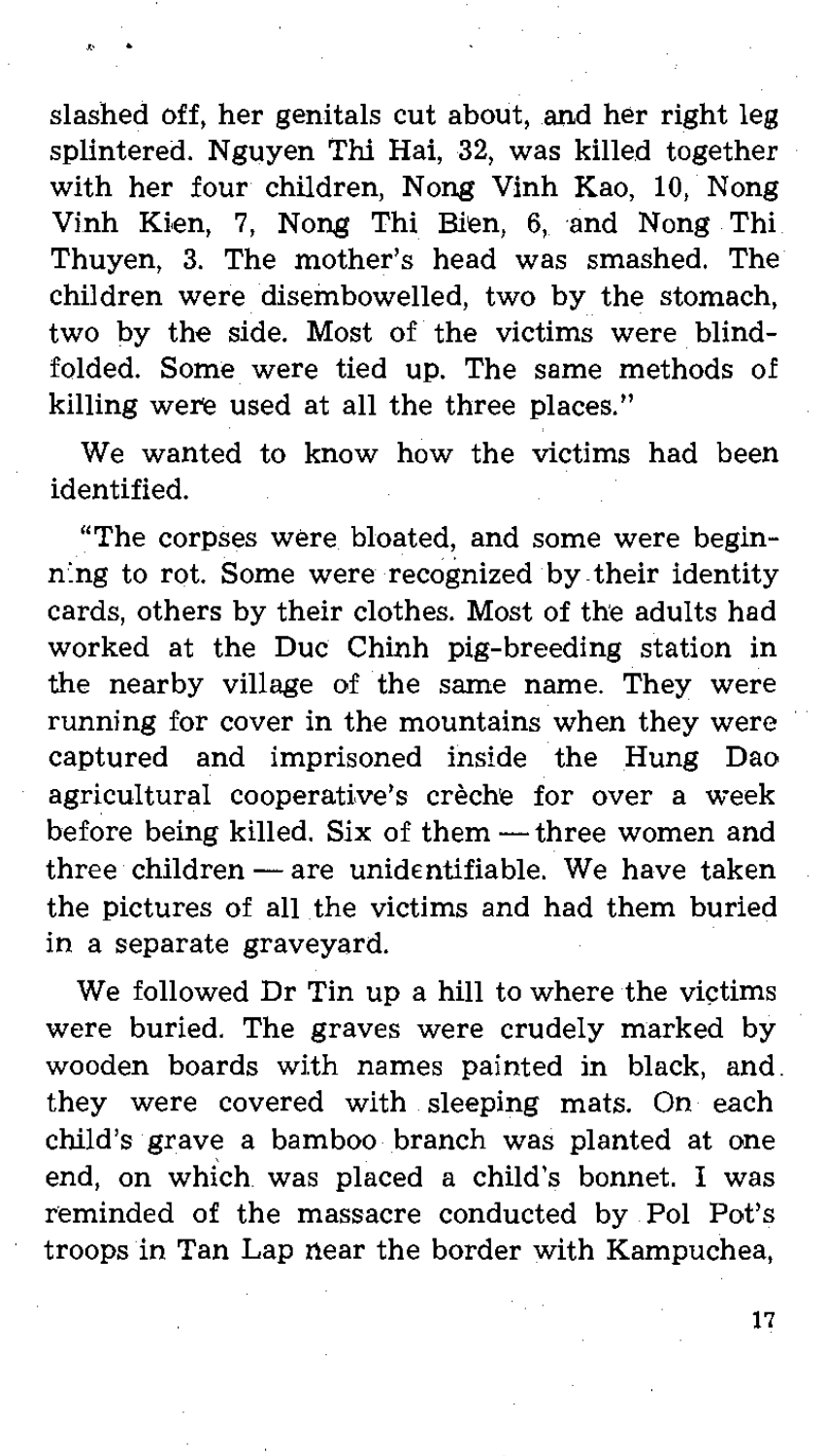the site of which I had visited in 1977. There the same methods had been used, with the same ferocity.

> \* \* •

At the Duc Chinh pig-breeding station we met those who were the last to see the massacre' victims alive.

Nong Van At, the manager, was the husband of Nguyen Thi Hai and the father of Nong Vinh Kao, Nong Vinh Kien, Nong Thi Bien and Nong, Thi Thuyen. The tragedy that had happened to his family and friends had aged him, terribly, and although he is only forty he now looks past fifty.

"My wife was plains Vietnamese while I'm Tay," Nong Van At said softly with a vacant look. "We were happy. My wife was a graduate from the fourth year of general education school and worked very hard. My eldest son, Vinh Kao, was in the second form. He was very good at sums. Vinh Kien, the second boy, was in the first year. He was always full of curiosity. Bien, my third child, was about to start primary school, the youngest, Thuyen, my pet, used to attend the village crèche. Nothing is left of my family now. My brother, Nong Van Lay, was also shot dead by the Chinese troops in Cae Bang and his body left to rot on the road."

Nong Van At then began to talk of the station's former employees, "We carried on working even after Chinese troops had occupied most of the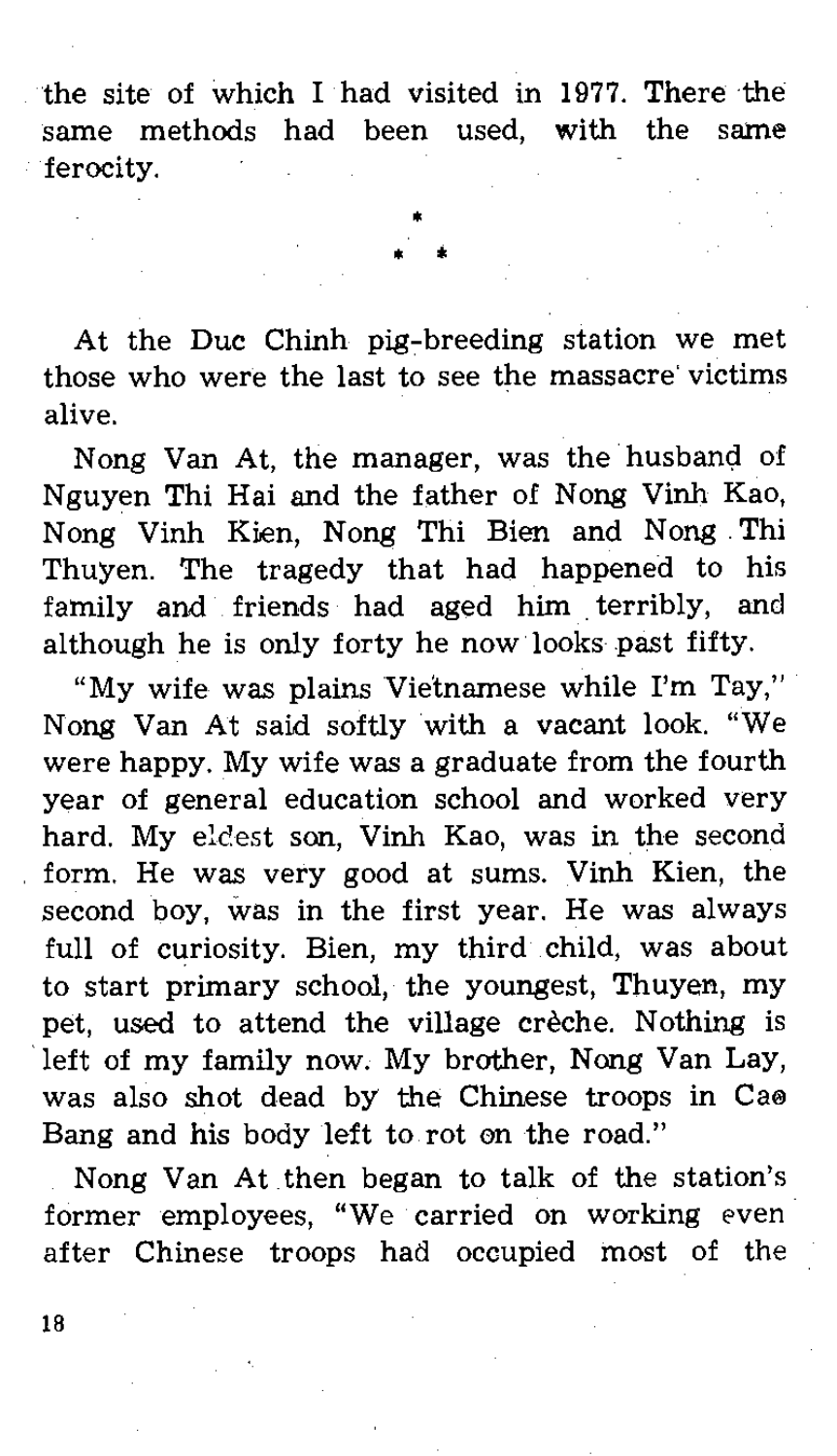surrounding communes. Only when Chinese artillery started pounding our commune did we turn loose the pigs, so that they wouldn't fall into the  $a\mathbf{g}$ gressors' hands. On 27 February, we set out for the mountains. We came to Khuoi Chin ravine, where we spent the day. Late in the afternoon, together with two other people, I went ahead to reconnoitre, telling the others that we would return before nightfall. As soon as we reached a summit which we meant to *use* as an observation post we heard· *sus*tained machine-gun fire from the ravine. We clambered to the other side of the mountain and stayed there about an hour. Back at our post, we saw electric torches flashing in the valley and knew that the enemy was searching for the refugees. Our only hope was that the people would be spared, as they were all women and children. Two weeks later, after the enemy had gone, I began searching for my family and the others. In Hung Dao commune, I found the bodies of some people I know  $-$  Nong Van Minh and two girls -- Trieu Thi Bam and Nong To Phuong. They were each tied to a chair, and riddled with bullets. On the ground I counted twenty-eight automatic rifle cartridges. Then, three days later, on 19 March, the Tong Chup massacre was discovered. I went there and found the bodies of my wife and children, and icentified many.other workers at the station and their children."

Most of the victims were women, four of them technicians. There were two members of the Communist Party and many members of the Ho Chi Minh Communist Youth Union. There are clues which

jj.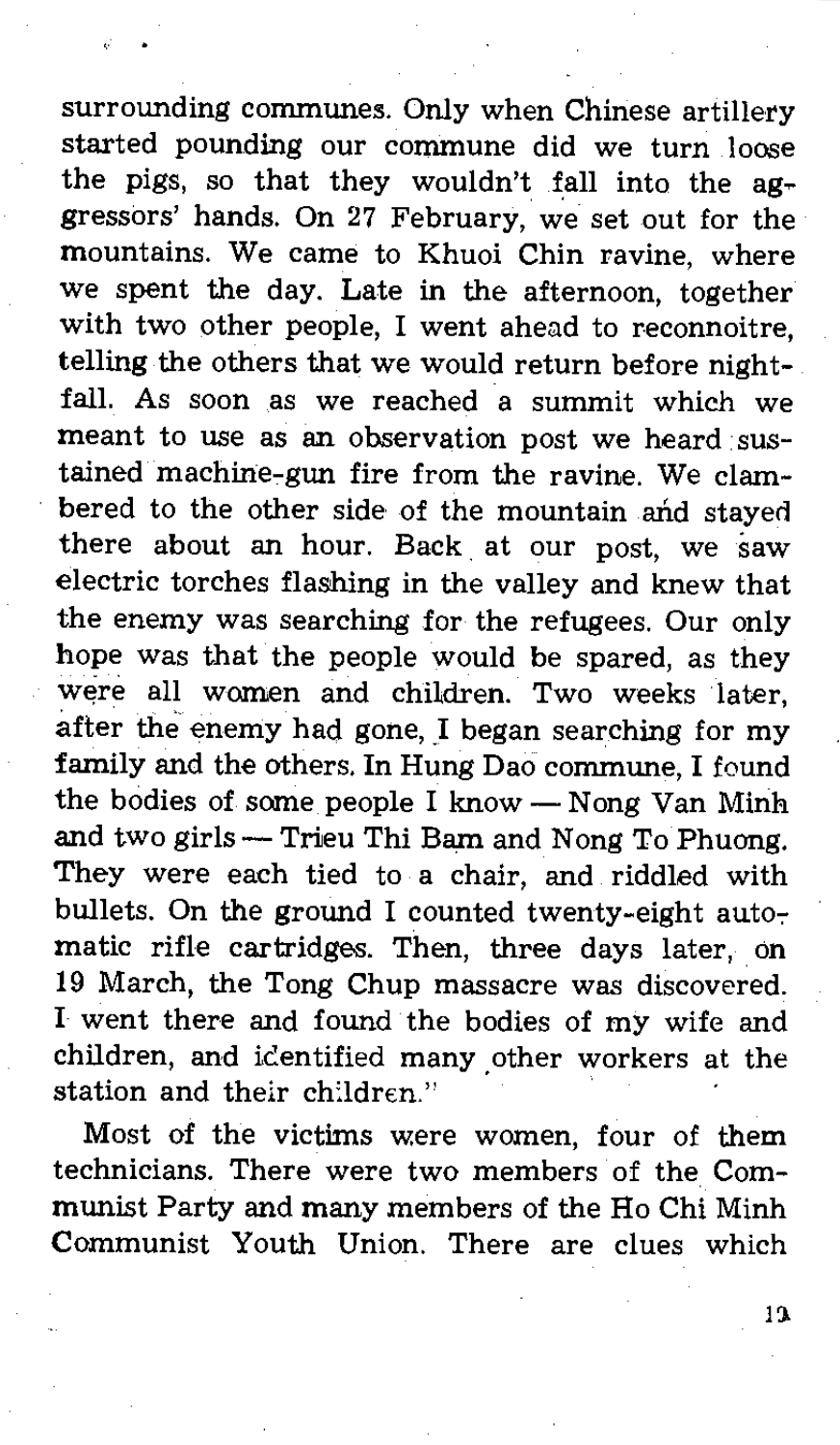would seem to show that they were betrayed by a Vietnamese of Chinese origin who had gone to China in 1978 and became a guide for the aggressors, and also that the victims had been abused all the time they were detained in the hamlet, in the presence of their children. The Case of To Thi Yen, whose breasts were slashed off and whose genitals were mutilated, shows how desperately she had struggled against the Chinese troops who, to defend **their "national honour" and "army honour", bad**  killed off their victims to remove all evidence of their bestial acts.

> • \* \*

What happened at Tong Chup hamlet had been called the "new Son My" by many of the foreign journalists who were present 'when the corpses were being gathered for burial. The name is appropriate, but we should point out that it is the third Son My, the second being the mass killing at Tan Lap. The first was perpetrated under the Stars and Stripes, the second under the three-tower flag of the Pol Pot - leng Sary regime. This one was committed under the Peking rulers' five-star red banner, which once led the liberation of China.

It is hard to believe that such a horrible crime could have been perpetrated by the Chinese "People's Liberation Army", which describes itself as a revolutionary army.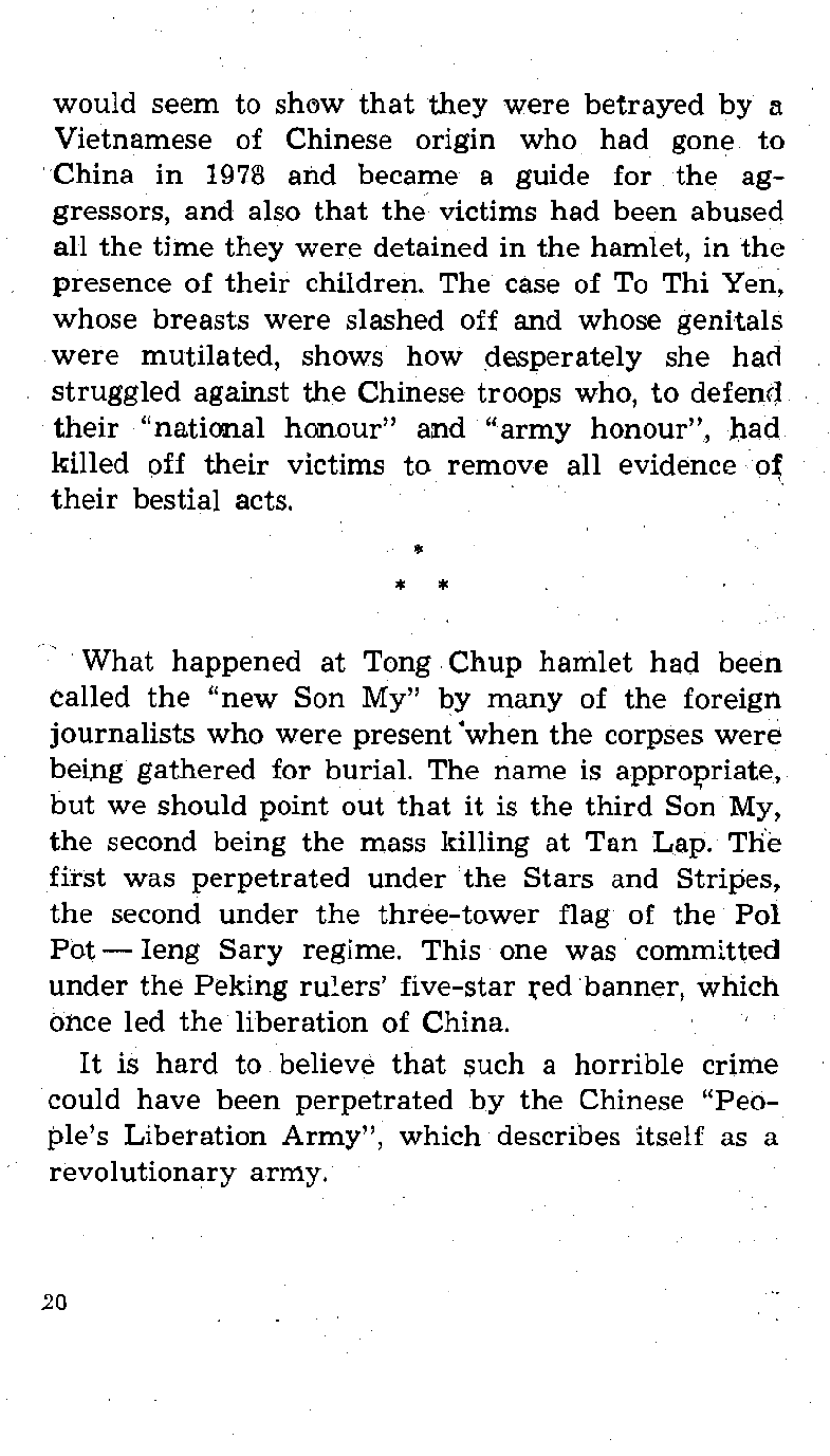### **THE LEVELLING OF DONG DANG**

#### by NGUYEN VINH LONG

. Visitors coming to Vietnam by the Berlin-Moscow-Peking-Hanoi international railway used to have their visas stamped at Dong Dang, a township of about four thousand people, four kilometres south of the Huu Nghi (Friendship) Gc.'e. Ddng Dang is the meeting point of some very impertant communication lines - Highway **lA** running through Hanoi to Ho Chi Minh City in the south, Highway 1B linking up with Thai Nguyen, in Bac Thai province, and Highway 4 which runs parallel to the Vietnam $-$ China border and ends at Cao Bang town (the wellknown *Route Coloniale* 4 where 10,000 soldiers of the French Expeditionary Corps were routed during the Frontier Campaign in 1950). Dong Dang was a thriving centre, where forest produce was exchanged for consumer goods, a neat town whose calm was disturbed only by the coming and going of trains. Then came 17 February 1979, when Chinese troops swarmed into Vietnam.

Dong Dang has now been completely levelled. It was destroyed together with more than thirty other townships and provincial towns bordering on the People's Republic of China - thirty new Guernicas blotted out, not by a rain of bombs, but by TNT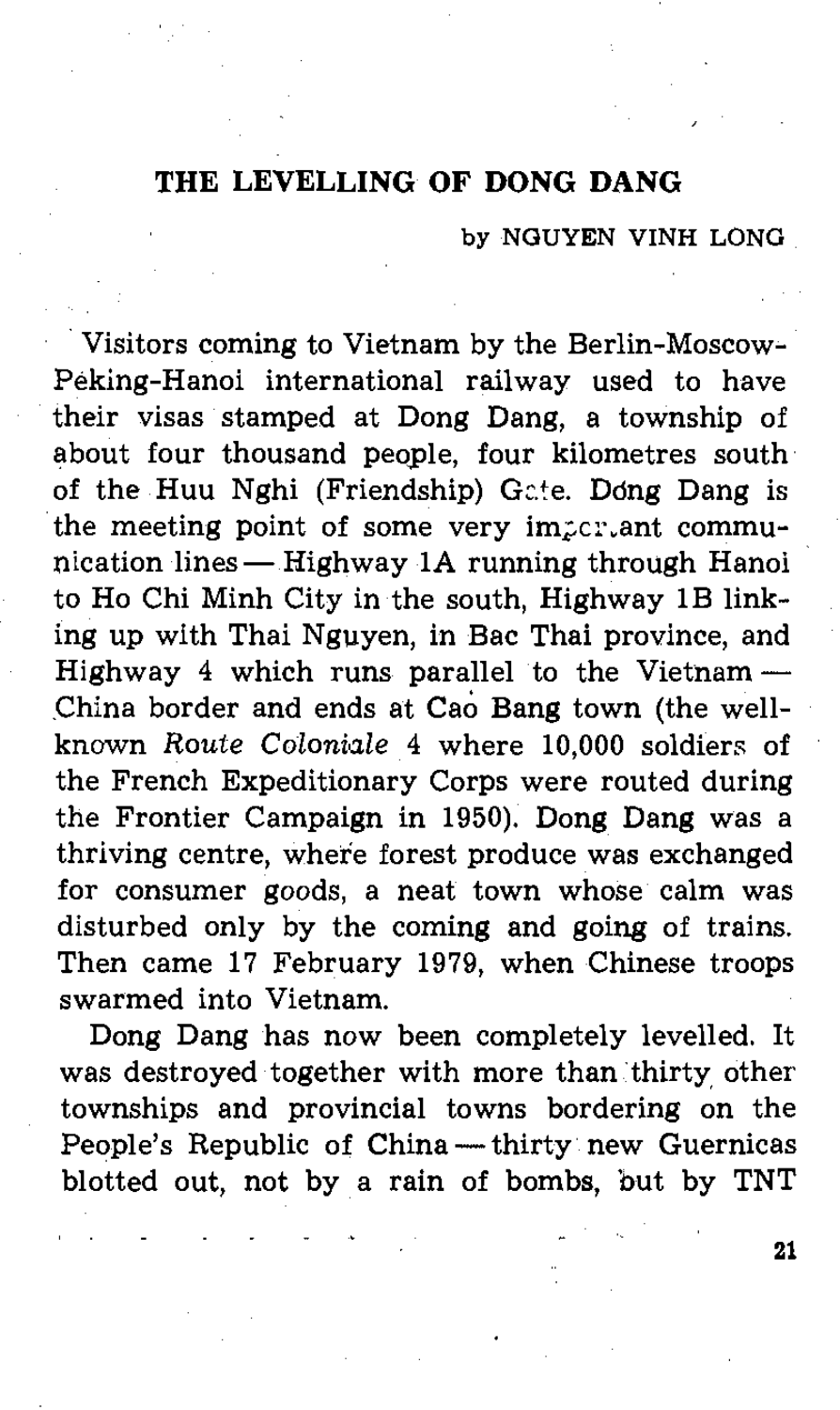charges set off by infantry troops. The enemy blasted every office building, every dwelling house, every lamp post. Weeks after their retreat, Dong Dang was still reeking with the odour of death - dead an;mals, but above all dead human beings.

The railway station was a heap of rubble among which were found notice boards written in Vietnamese, Chinese, English, French and Russian. The roadbed was levelled, and rails and railway sleepers had been taken away. The three bridges leading into the town on Highways IA and IB were also destroyed. Electricity poles and wire were strewed along the ground as if by an earthquake.

All other public facilities were heavily damaged. Not a room was left intact at the first-, second- or third-level general education schools. Desks, benches, cabinets and blackboards had either been smashed or taken away to build barricades. The ground was littered with shredded books. Nothing remained of the hospital, the post office, department stores, groceries or restaurants. Also ruined were the distillery and the confectionery factory which the local authorities had financed to create jobs for the local residents of Chinese origin.

All the streets in Dong Thep, Lo Ren and Nam Quan areas were obliterated. The raiders had taken away furniture, bicycles, clothes, cotton quilts and mosquito nets. What they could not take they made useless. They· even destroyed crockery, mirrors, etc.

That was how Dong Dang was destroyed by the Chinese aggressors, coldly, thoroughly and systematically.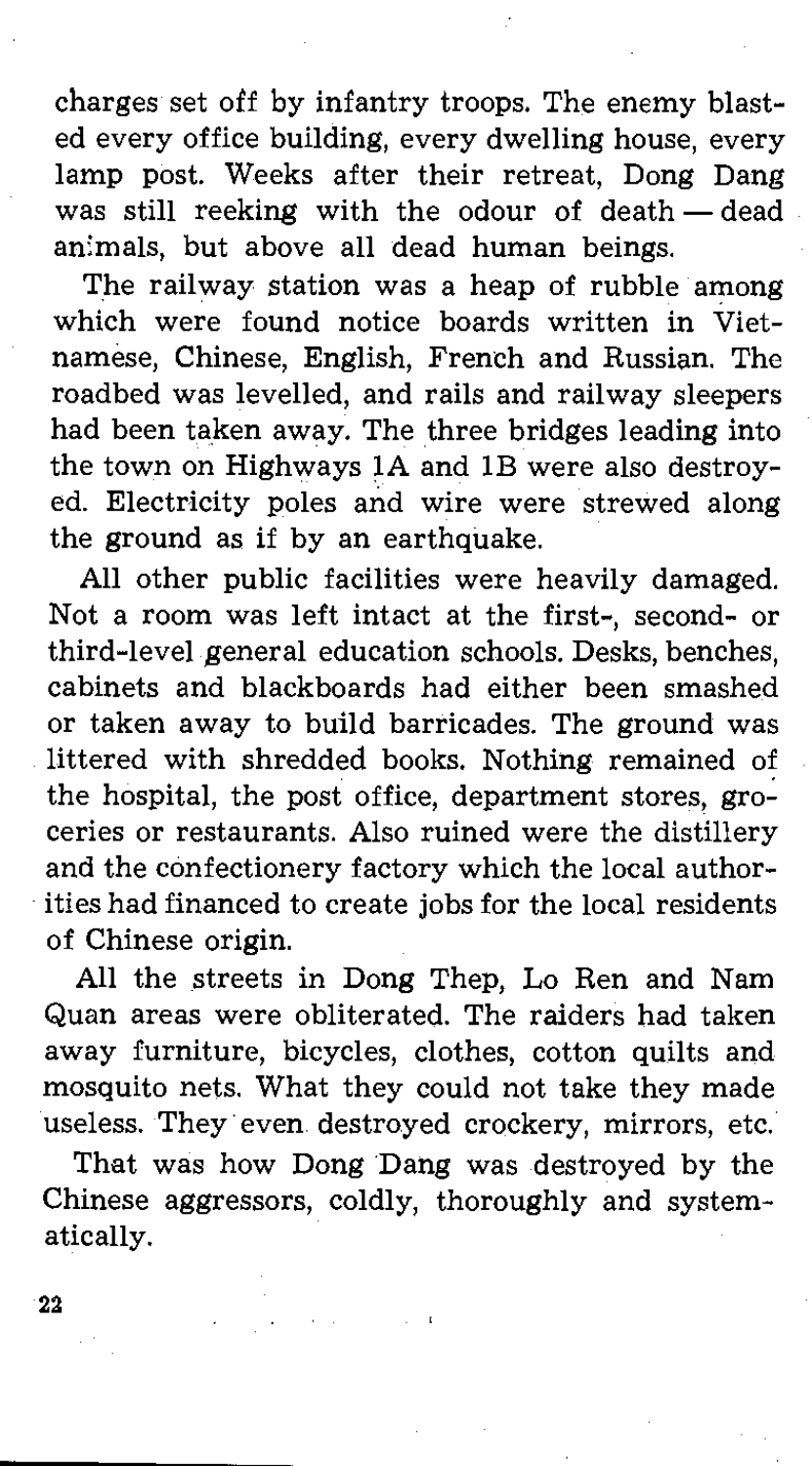## **CAM DUONG - THE MINE AND THE TOWN**

by NGUYEN YEM

Before the Chinese aggression, the Lao Cai apatite mine, about ten kilometres from the Yunnan (China) frontier, employed 7,000 workers, men and women, and produced half a million tons of fertilizers and several thousand tons of acetylene *per* year. With the modern equipment supplied by the Soviet Union as aid to Vietnam, the mine was one of the most important industrial centres in Socialist Vietnam. The fertilizers obtained from apatite were in great demand throughout the country, especially in the Red River and Mekong deltas. Vietnam's rice output partly depended on these fertilizers.

The mine employees and their families lived in the small town of Cam Duong which counted 20,000 inhabitants. This town, together with thirty other provincial and district towns in the North, had not been hit by US Air Forces planes during the US escalation war against northern Vietnam. Cam Duong boasted four residential quarters, a workers' clubable to hold 1,500 people, a firstand second-level general education school, a hospital, a theatre and a library. The population led a simple but happy life'dedicated to labour and study, most ,of the workers regularly attending evening classes.